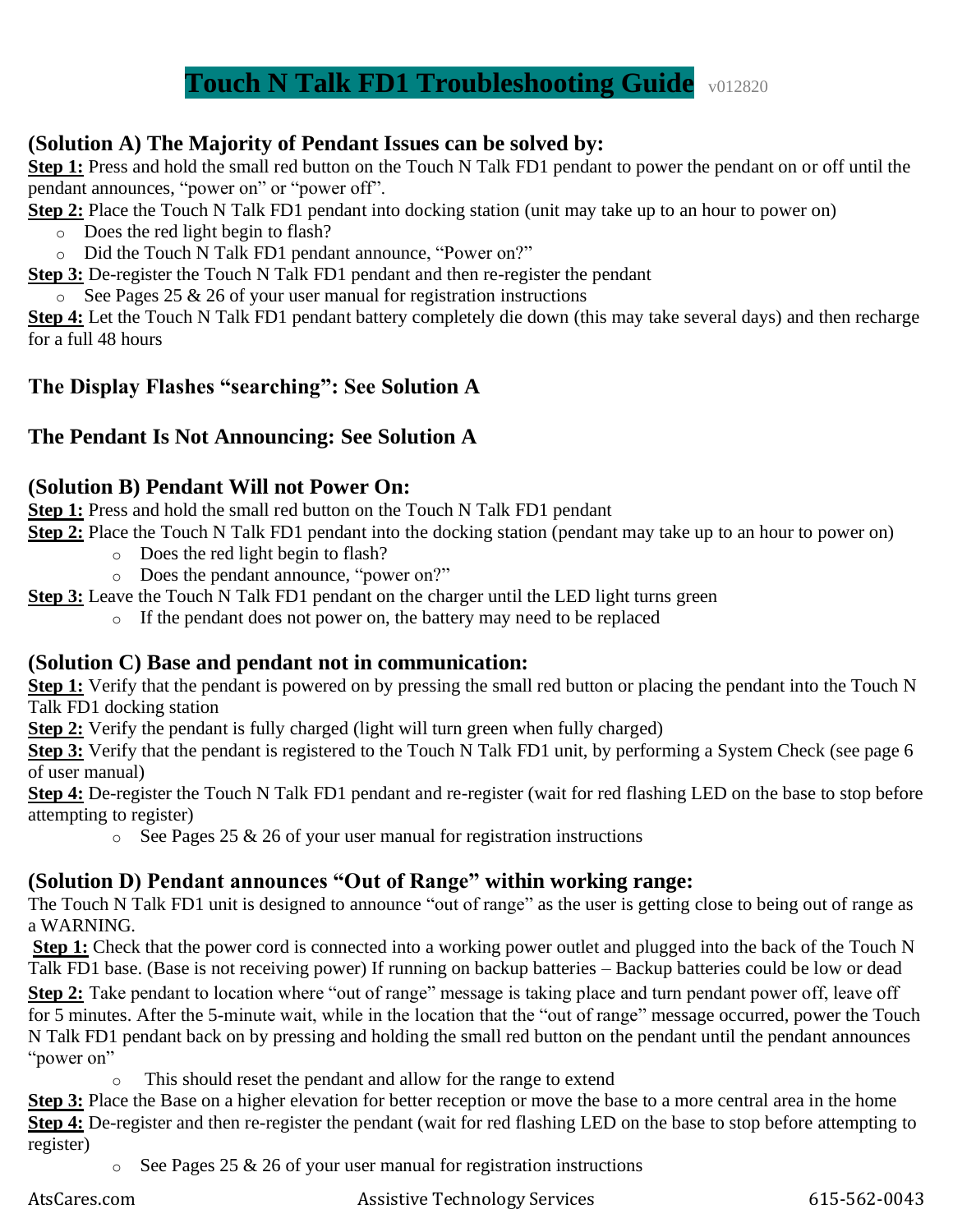## **(Solution E) Pendant announces "Connection Lost Needs Registration" when attempting to**

**perform a system check:** Pendant is not registered.

**Step 1:** Check that the power cord is connected into a working power outlet and plugged into the back of the Touch N Talk FD1 base. If running on backup batteries (this indicates there is no power to the base) – Backup batteries could be low or dead

**Step 2:** Confirm the Touch N Talk FD1 pendant battery has full charge. (When pendant is placed in charging dock the LED light on the top left of the pendant will turn green indicating the pendant is fully charged) (Depending on battery charge level it can take up to several minutes before the LED light will appear green on the pendant)

**Step 3:** Register the pendant (Wait for red flashing LED on the base to start flashing before attempting to register. Once registration is successful the LED will stop flashing)

 $\circ$  See Pages 25 & 26 of your user manual for registration instructions

### **(Solution F) Pendant Will Not Register:**

**Step 1:** Check that the power cord is connected into a working power outlet and plugged into the back of the Touch N Talk FD1 base. If running on backup batteries (this indicates there is no power to the base) – Backup batteries could be low or dead

**Step 2:** Confirm the Touch N Talk FD1 pendant battery has a full charge. (When pendant is placed in charging dock the LED light on the top left of the pendant will turn green indicating the pendant is fully charged) (Depending on battery charge level it can take up to several minutes before the LED light will appear green)

**Step 3:** De-register the Touch N Talk FD1 pendant

**Step 4:** Re-register the Touch N Talk FD1 pendant. (Wait for red flashing LED on the base to start flashing before attempting to register. Once registration is successful the LED will stop flashing)

#### **(Solution G) Cancel Button not working:**

**Step 1:** Verify the Cancel button is not working by pressing and releasing the Cancel button. (A short press and release  $(1 \text{ second})$  to perform a battery check. A long press and release (6 seconds) will power off the pendant). Pressing too hard may damage the button.

**Step 2:** Let the Touch N Talk FD1 pendant battery completely die down (this may take several days) and then recharge for a full 48 hours

## **(Solution H) Battery Icon showing/not showing on Display:**

- When the Battery Icon is showing on the display area for the backup batteries, it is normal for the Battery Icon on the display to disappear while charging the Touch N Talk FD1 pendant.
- When you do not see a battery icon when there is no pendant charging:
	- o Remove the base batteries and the power cord to reset the system

o Verify the batteries are in correctly (verify positive and negative sides are in correct). (Batteries must be

1.2V AAA 800 MH or greater Ni-ZN or Ni-MH rechargeable batteries only. DO NOT use non-rechargeable batteries)

o Remove the batteries from the bottom of the base station, wait 30-60 seconds for reset then replace the batteries.

- Unplug the Touch N Talk FD1 base station from power and let the unit run on backup batteries until the batteries completely discharge.
	- o Plug the Touch N Talk FD1 back in to allow the unit to charge a full 48 hours

#### **(Solution I) Cannot Detect Phone line:**

**Step 1:** Verify the phone cord is the same cord that came with the unit

**Step 2:** Make sure the phone cord that is coming from the wall is plugged into the 'Line In' jack on the back of the Touch N Talk FD1 base.

o Swap phone cords on the back the Touch N Talk FD1 base. (Refer to diagram below)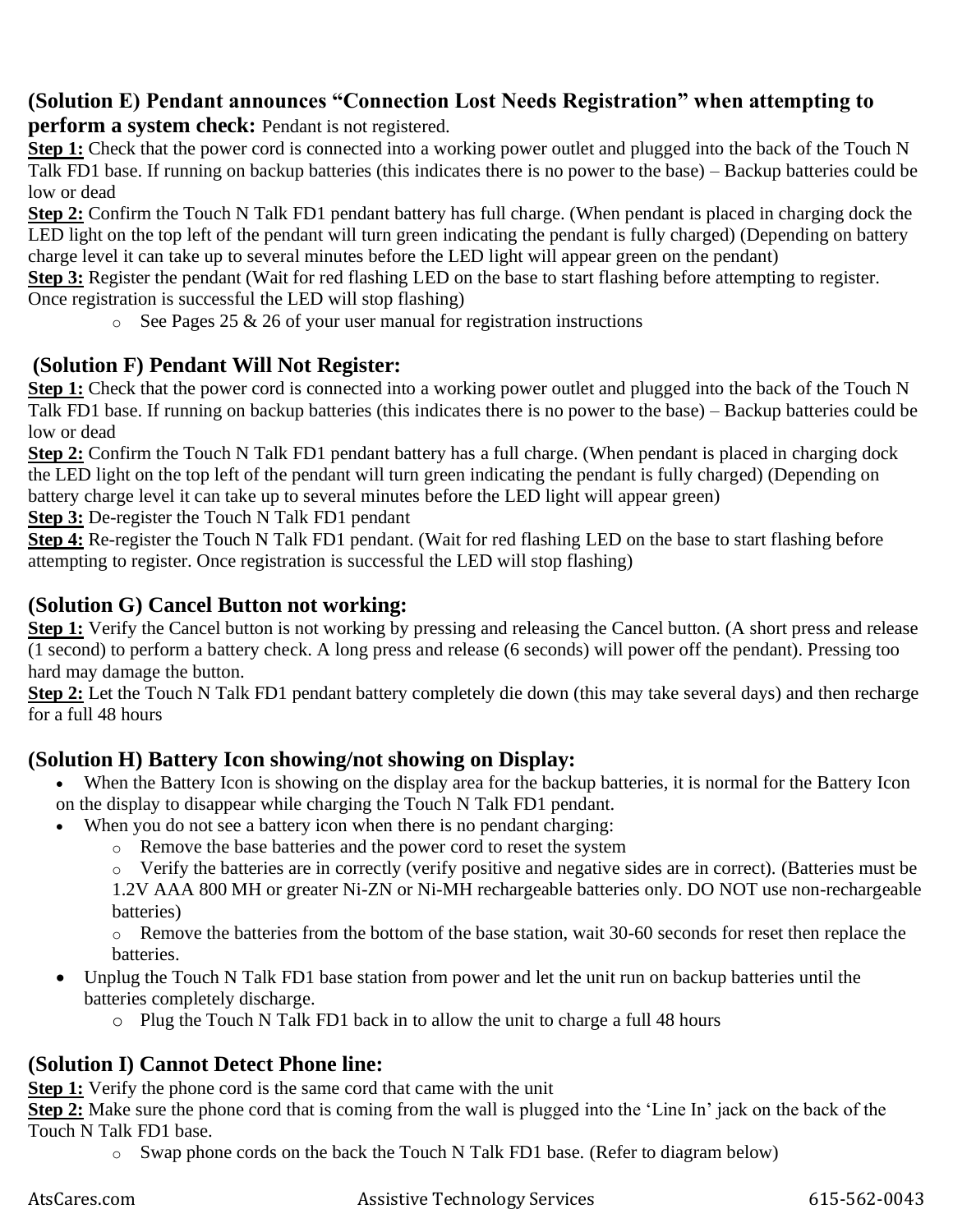

o **Step 3:** Is the other end of the phone cord plugged into a live jack in the wall?

Verify the phone jack is active by plugging in a telephone first and verifying you get a dial tone.

## **(Solution J) Unit Auto Activates:**

**Step 1:** Verify the 'Man Down' setting is on – the system auto-activates when the pendant is at a 30° angle or more for more than 30 seconds, or when lying flat. The pendant will beep for 10 seconds, if the pendant is not moved into the upright position the system will automatically begin calling contact phone numers.

o Pendant must remain straight up when 'Man Down' is set to 'On.' (See page 27 of the user manual)

## **(Solution K) Pendant is not Activating Alarm:**

- Pendant may not be registered, See Section F
- Pendant may not be powered on, See Section B
- At least one contact may not have been entered, See the manual for instructions
- Pendant may need to be reset, See Solution A

## **(Solution L) LED on Pendant Flashing All the Time: This is normal**

- Pendant needs to be charged for at least 48 hours to 'condition' the pendant for best use.
	- o Please see page 28 of the user manual for detailed LED information

#### **(Solution M) Pendant Battery: The Touch N Talk FD1 pendant battery is only lasting a few hours before it dies.**

- To condition your Touch N Talk FD1 pendant battery charge pendant for at least 48 hours before first use.
- If the problem continues, let the Touch N Talk FD1 pendant completely die down (this may take several days) and then recharge for a full 48 hours.

## **(Solution N) Pendant Battery Needs Replacement:**

• DO NOT OPEN THE PENDANT TO REPLACE BATTERY. Pendant has a waterproof seal that can be compromised when opened by someone untrained. Please contact Assistive Technology Services.

## **(Solution O) Cannot Scroll Through Menu:**

**Step 1:** Press menu button, verify the menu is not scrolling

**Step 2:** Remove all power from the base station for approximately 5 min (AC Adaptor and backup batteries)

**Step 3:** Plug AC adaptor back into the unit

**Step 4:** Press menu button

**Step 5 :** If you can now use the Menu button, insert your backup batteries back into the unit.

AtsCares.com Assistive Technology Services 615-562-0043